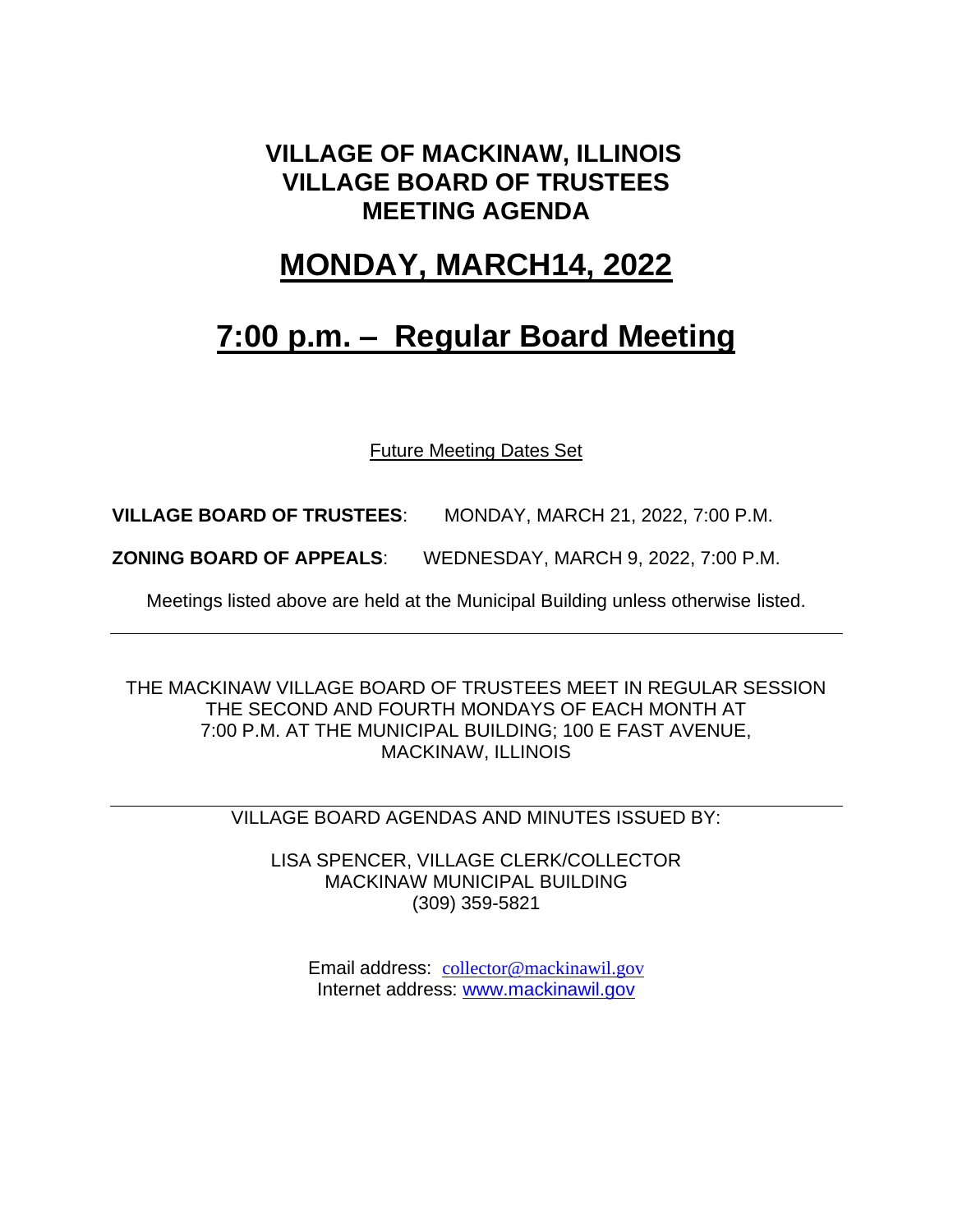**VILLAGE OF MACKINAW, ILLINOIS VILLAGE BOARD OF TRUSTEES MEETING AGENDA (Meeting will be held at Village Hall) 100 E Fast Ave Mackinaw IL 61755**

# **MONDAY – MARCH 14, 2022 7:00 P.M.**

- **I. CALL TO ORDER BY MAYOR JOSH SCHMIDGALL**
	- **I. PLEDGE OF ALLEGIANCE**
	- **II. ROLL CALL**
	- **III. CONSENT AGENDA ITEMS** 
		- **1. Approval of February 28, 2022 regular meeting minutes**
		- **2. Approval of Public Works department reports**
		- **3. Approval of EMA department report**
		- **4. Approval of Police department report**
		- **5. Approval of recurring disbursements**
		- **6. Approval of finance packet**
	- **IV. PUBLIC COMMENT**
	- **V. DEPARTMENT REPORTS** 
		- **1. Police department report**
			- **1. Hire additional full-time officer**
		- **2. Public Works Manager's report**
		- **3. Treasurer's report** 
			- **1. Non-Recurring Bills**